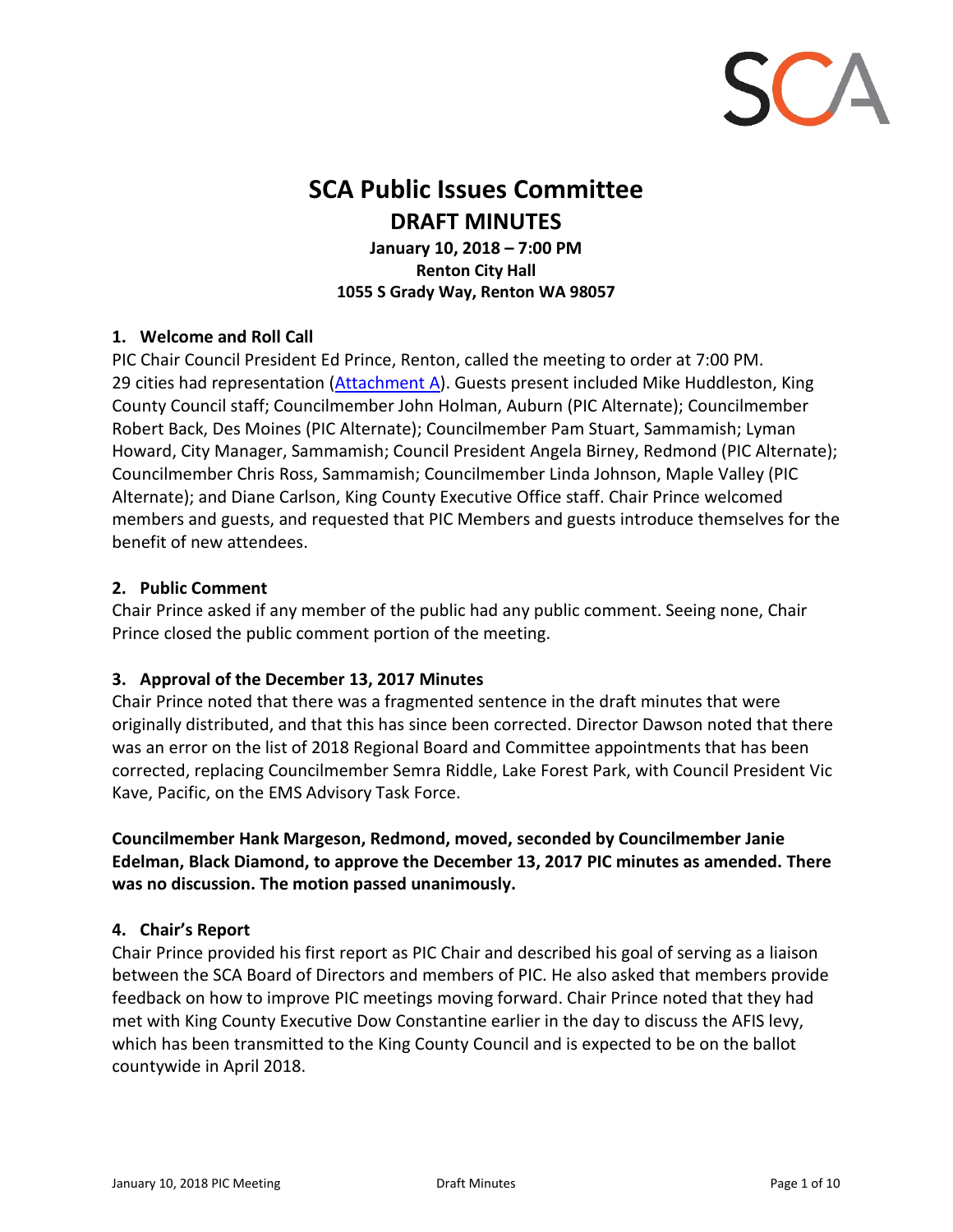# **5. Executive Director's Report**

Deanna Dawson, SCA Executive Director, provided a report. Dawson noted an SCA Orientation for newly elected officials will be held on January 31, 2018 in conjunction with PSRC. There will also be an orientation for all SCA appointees to Regional Boards and Committees on February 7, 2018 at SeaTac City Hall. Seattle Mayor Jenny Durkin will be the guest speaker at the SCA Networking Event on February 28, 2018.

#### **6. Introduction to PIC**

Chair Prince provided an overview of PIC and how it functions, noting the handout of operating procedures and acronyms for new PIC members included in the meeting packet.

### **7. 2018 PIC Meeting Schedule**

Chair Prince presented the proposed 2018 PIC Meeting Schedule. Chair Prince highlighted potential conflicts with the scheduled March 14 and May 9 PIC meetings, as there are National League of Cities conferences.

# **Councilmember Hank Margeson, Redmond, moved, seconded by Councilmember Ross Loudenback, North Bend, to approve the 2018 PIC Meeting Schedule. The motion passed unanimously.**

### **8. Regional Transportation Systems Initiative**

Brian Parry, SCA Senior Policy Analyst, reported on the Regional Transportation Systems Initiative (RTSI). He said RTSI is the extension of numerous efforts over the years to target longterm funding needs of local roads. Most directly, RTSI was launched based on interest expressed at a meeting of numerous cities, transit providers, the county, and the WSDOT in Issaquah in the fall of 2016. At that meeting, representatives of numerous cities and the county expressed interest in participating in a coordinated process where funding would be identified to address several specific traffic related issues where there was a sense that the responsibility for mobility improvements and maintenance should be shared across multiple jurisdictions. Examples include addressing cut through traffic, roadways with shared ownership, and state routes that pass through multiple jurisdictions.

In 2017, a technical team composed of staff from cities, King County, SCA, and PSRC met to identify long-term needs on the local road network in King County. Their work shows that capacity and maintenance needs on the identified road network will exceed revenues by \$7 to \$8 billion between now and 2040.

Parry said that SCA is looking for input from members on next steps to help shape the agenda for the next scheduled meeting of RTSI with elected officials on February 2, 2018. He noted that cities have expressed growing concern about traffic congestion, but that many are also concerned raising additional taxes, competing service priorities, and whether RTSI is targeting the right area of need.

Councilmember Tola Marts, Issaquah, asked whether the RTSI was expected to include discussion of legislation that could reduce funding for Sound Transit projects. He said that the extension of light rail is the most important transportation issue in Issaquah. Parry responded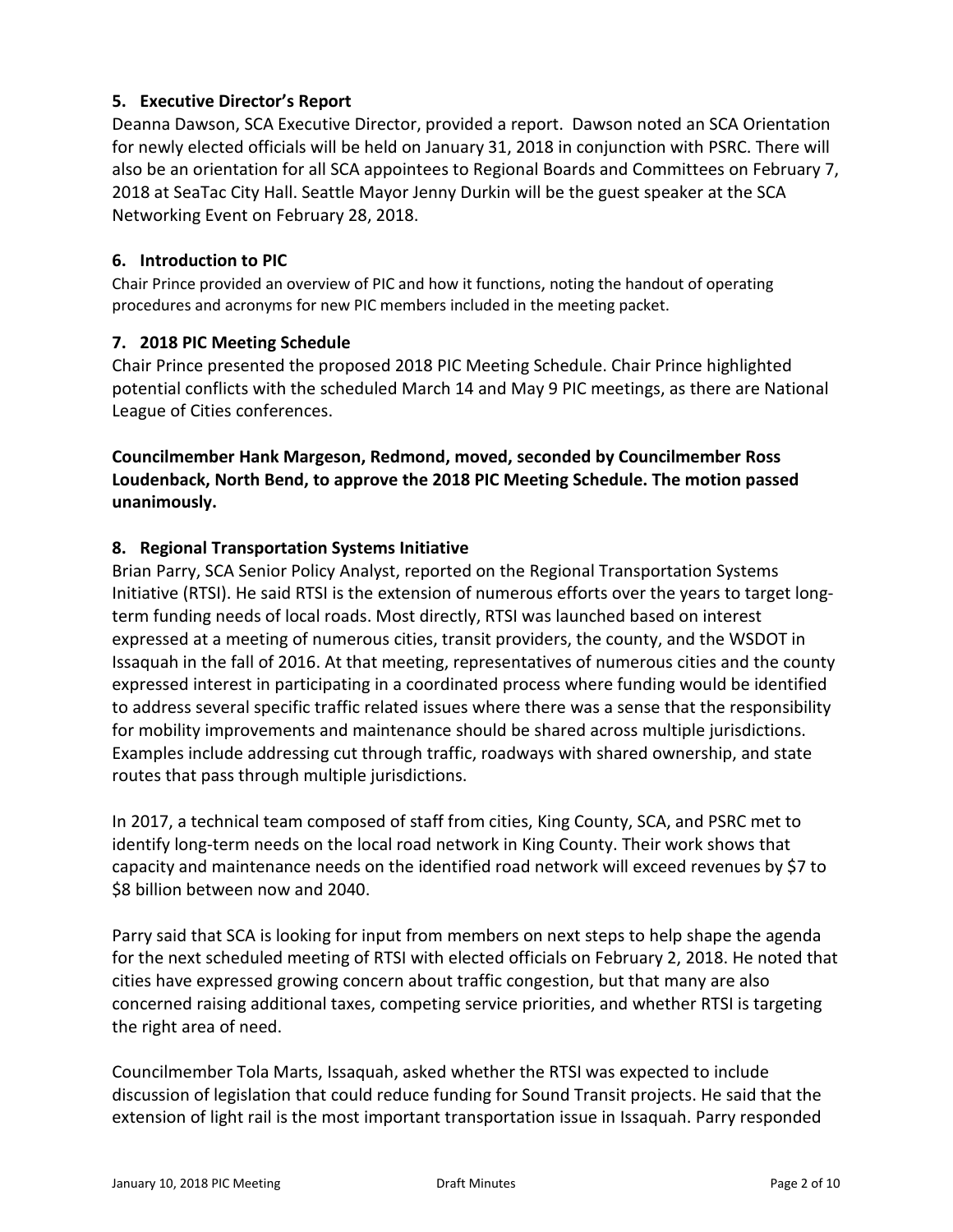that RTSI was intended to focus on the roadway network that connects residents to major regional infrastructure like Sound Transit stations and Interstates and that Sound Transit funding was not included in the estimate of need.

Mayor Bernie Talmas, Woodinville, noted that the full city council of Woodinville had not discussed RTSI, but that informally members identified that transit would need to be a part of the effort to gain their support. He also noted that questions have been raised about whether the intent of RTSI is to generate funding from cities to address needs in unincorporated areas and how that would be received by residents.

Councilmember Toby Nixon, Kirkland, said that the city council of Kirkland recently discussed RTSI and its scope. He said they understood RTSI was initially intended to address needs on roadways in unincorporated King County and that the scope has since been broadened and become too complicated. He noted that recent legislation provided a portion of the state's share of sales tax collections to cities to help absorb the cost of large annexations, but that counties were not provided funding to address the loss of road funding that would result from those annexations. He said an effort focused more narrowly on resolving funding needs resulting from annexations was more likely to be successful than attempting to tackle every county and city transportation funding need.

Councilmember Hank Margeson, Redmond, said that it is important to look at funding options that can provide a long-term solution. He said that RTSI should be more focused on road usage charges and not options such as indexing the gas tax because electrification and fuel efficiency will continue to reduce the revenue generated. He added that staff expressed concern that the technical team was being asked to give policy direction about funding options and that policies need to be set by elected officials.

Councilmember Lydia Assefa-Dawson, Federal Way, said that traffic generated in Pierce County has a significant impact on Federal Way and asked whether other counties have been involved in the RTSI process. Parry responded that RTSI was focused on King County, but that PSRC staff have expressed interest in duplicating the process in the other counties in the region.

SCA Executive Director Deanna Dawson said that similar feedback has been provided by Woodinville, Duvall, and other north end cities that any traffic solutions will need to involve coordination with other counties. She said that one of the goals some expressed for RTSI is to help state legislators understand transportation needs beyond state highways and that there are not enough resources for cities and counties. She said that the February 2 meeting was expected to be the beginning of a policy discussion about long-term solutions

Margeson said that other counties have not seen the rate of annexations experienced in King County and that addressing the funding implications of annexations may encourage those counties and cities to support further transition of populations into cities as envisioned in the Growth Management Act.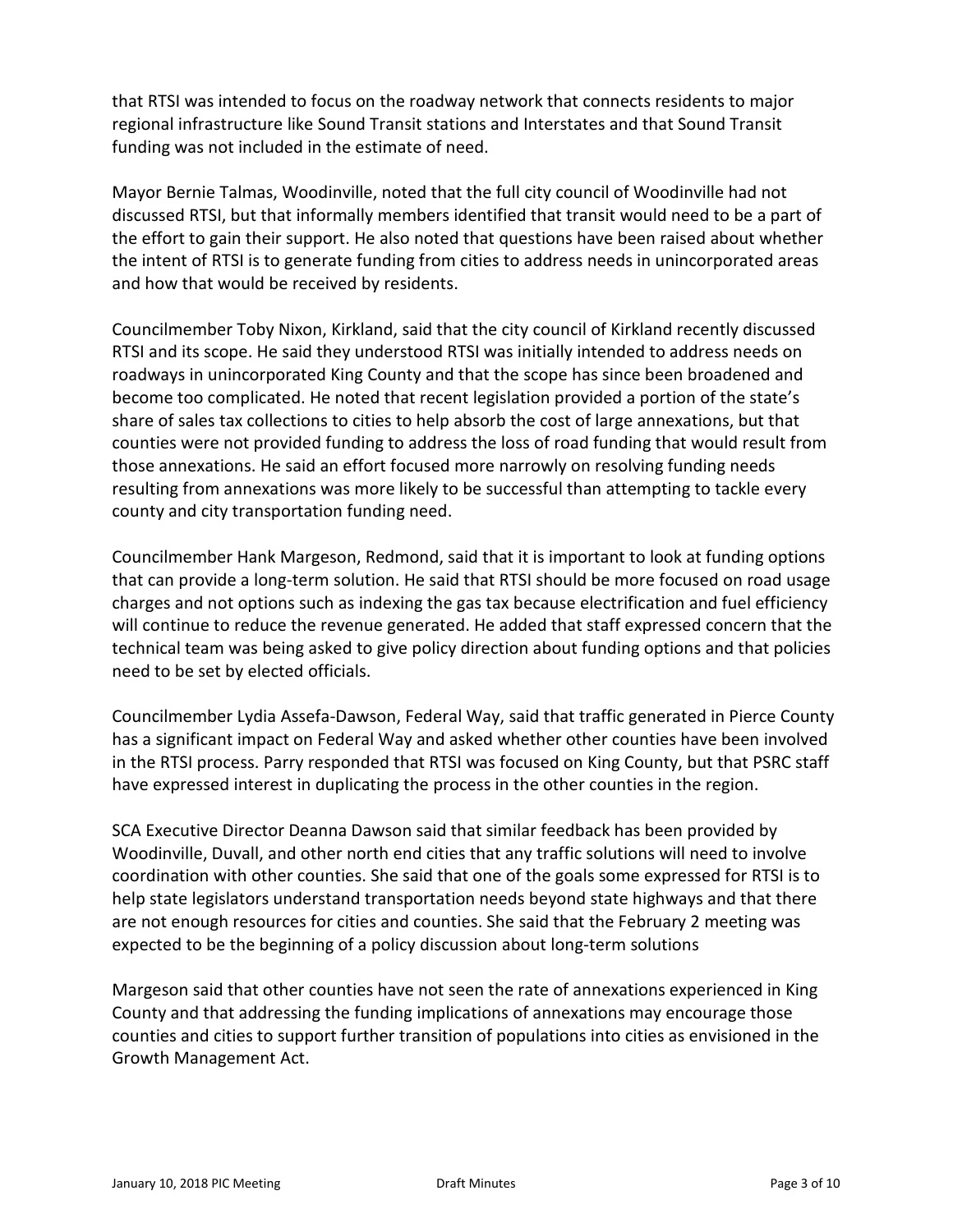Mayor Nancy Backus, Auburn, noted that jurisdictions were caught off guard by the funding match requirements of the most recent legislative funding package and the burden this placed on city budgets.

#### **9. 2018 State Legislative Session**

Ellie Wilson-Jones, SCA Senior Policy Analyst, reported that the Washington State Legislature convened January 8, 2018 for an up to 60-day regular session. Following the conclusion of the 2017 regular session and three special sessions, the state remains without a capital budget for the ongoing biennium. In addition to the swift passage of a capital budget, a response to water resource court rulings, school funding, and proposals to create a Washington Voting Rights Act remain key issues. Governor Jay Inslee gave his State of the State address January 9, 2018 and will be advocating for the passage of a carbon tax this session.

Wilson-Jones reported that 20 SCA member cities have submitted their city legislative agendas, which have been compiled on the SCA [website.](http://soundcities.org/wp-content/uploads/2018/01/Item-09-2018-State-Legislative-Session-Additional-Meeting-Materials-SCA-Member-City-Legislative-Agendas-reduced-size.pdf) There were significant areas of commonality, as in 2017, with key themes summarized in the PIC Packet beginning on page 35.

Wilson-Jones reported that condominium construction liability is an issue that a few cities noted in their legislative agendas and that has increasingly been mentioned by SCA members in discussions. Wilson-Jones noted that SCA Executive Director Deanna Dawson would be speaking next on that issue to provide additional background and to seek member feedback on pursuing that issue this legislative session.

Wilson-Jones provided updates on the priorities contained in SCA 2018 Legislative Agenda, which were recommended by the PIC and adopted by the SCA Board in late 2017. As in 2017, SCA's three priorities for 2018 are adjusting the property tax cap, investing in public health services, and addressing the housing and homelessness crisis. Since the time the PIC and SCA Board acted to adopt the agenda, stakeholders leading the advocacy on two issues have refined their legislative requests. Wilson-Jones referred to page 38 of the PIC packet, the legislative agenda one-pager that includes the previously adopted SCA 2018 Legislative Agenda policy position together with additional narrative. Wilson-Jones noted that, with regard to investment in public health services, some adjustments will need to be made to language referring to the public health funding gap in order to ensure a coordinated message to lawmakers. King County staff indicate that the funding gap is now thought to be larger than what is stated in the onepager (\$400 million statewide and \$7 million for King County), but that they will be focusing on an up to \$5 million ask of the Legislature when they advocate on this issue. The changes are to the narrative portion of the one-pager, which is not part of the formally adopted policy position.

Wilson-Jones noted that one formal change to the adopted policy position is recommended for the priority related to addressing the housing and homelessness crisis. For the 2017 session, SCA and others requested a \$200 million investment in the Housing Trust Fund. Early indications were that advocates would carry forward that request to 2018, but lead stakeholders are now framing this as a request for at least \$106 million, or numbers close to that figure depending on rounding. This request is reflective of the amount in the most recently negotiated capital budget proposal.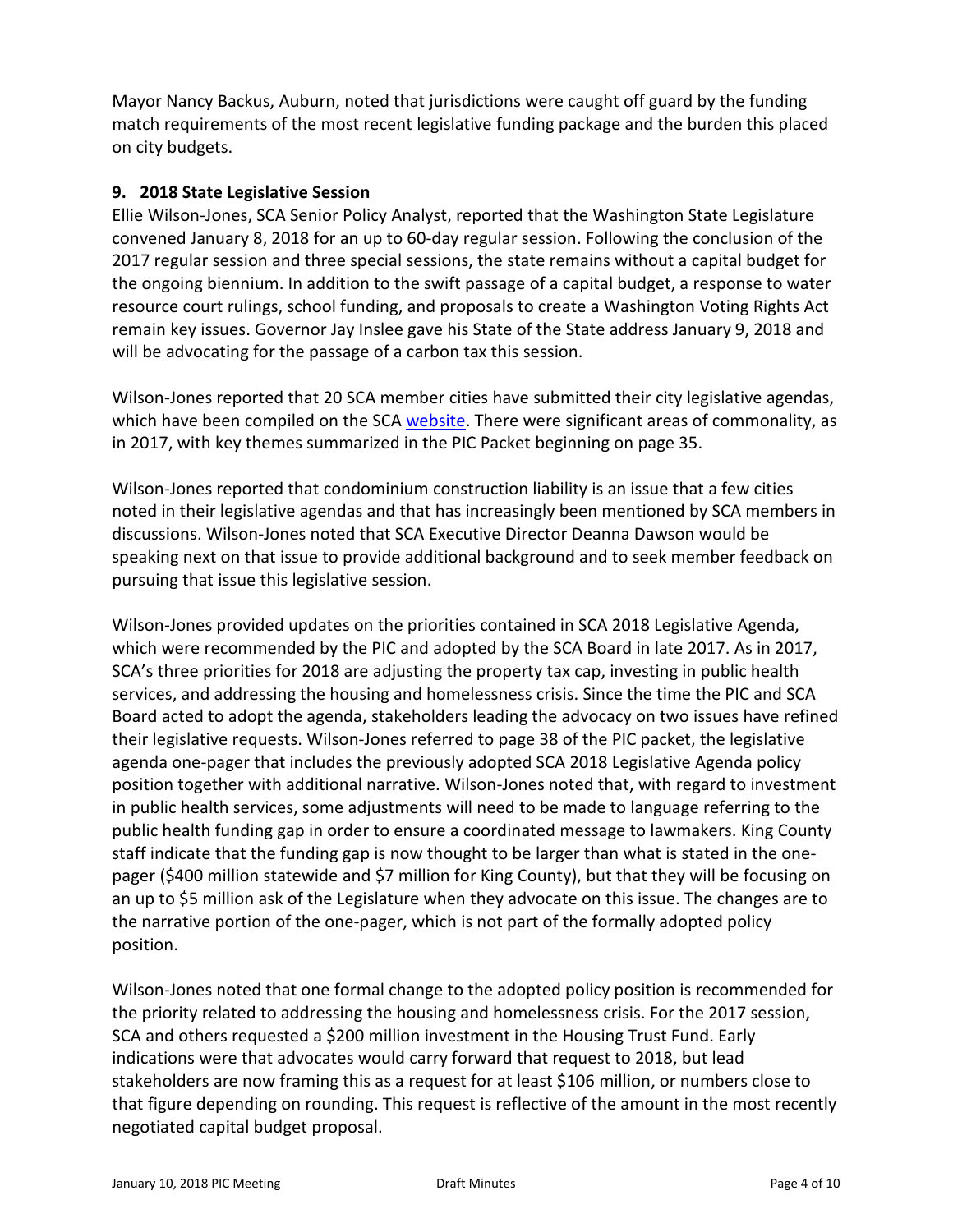Wilson-Jones requested member input on whether to take emergency action to recommend to the SCA Board that the adopted SCA 2018 Legislative Agenda be amended to support an investment of "at least \$106 million" in the Housing Trust Fund, rather than \$200 million, in order to better coordinate SCA's messaging with other stakeholders.

Deanna Dawson, SCA Executive Director, clarified that the normal process by which the PIC recommends policy positions to the SCA Board is to take up an issue over two meetings. Under emergency action, the PIC may take up and vote on an issue in the same meeting with 85 percent of those present. She noted that the potential adjustment to the legislative agenda is being brought forward for potential emergency action because the legislative session would otherwise be nearing a close before formal action could be completed.

**Councilmember Kate Kruller, Tukwila, moved, seconded by Deputy Mayor Catherine Stanford, Lake Forest Park, to recommend that the SCA Board of Directors change the previously adopted policy position setting the SCA 2018 Legislative Agenda to reframe the request for the Housing Trust Fund as "at least \$106 million," or as otherwise necessary to ensure a coordinated message. Kruller stated that SCA staff should determine the language necessary to be consistent with other stakeholders on this issue.**

Discussion on the motion ensued.

Stanford, who serves on the SCA Legislative Committee, noted that her preference would be for an even larger Housing Trust Fund investment, but that it is more important to ensure a consistent message to lawmakers on this issue.

Dawson clarified that the SCA bylaws specify that an emergency be declared and noted that it would be appropriate to take up the proposed action in two parts, first with the declaration of an emergency and then on the change to the SCA 2018 Legislative Agenda.

### **Kruller amended her initial motion, seconded by Stanford, to first declare the issue of the SCA 2018 Legislative Agenda an emergency.**

There was no further discussion.

**The motion passed 28-0-1. The cities/towns of Auburn, Black Diamond, Bothell, Burien, Carnation, Clyde Hill, Covington, Des Moines, Enumclaw, Federal Way, Issaquah, Kent, Kirkland, Lake Forest Park, Maple Valley, Mercer Island, Newcastle, Normandy Park, North Bend, Pacific, Redmond, Renton, Sammamish, SeaTac, Skykomish, Snoqualmie, Tukwila and Woodinville voted yes. The Town of Beaux Arts Village abstained from the vote.**

**An emergency having been declared, Kruller moved seconded by Stanford to recommend that the SCA Board of Directors change the previously adopted policy position setting the SCA 2018 Legislative Agenda to reframe the request for the Housing Trust Fund as "at least \$106 million," or as otherwise necessary to ensure a coordinated message. Kruller again stated**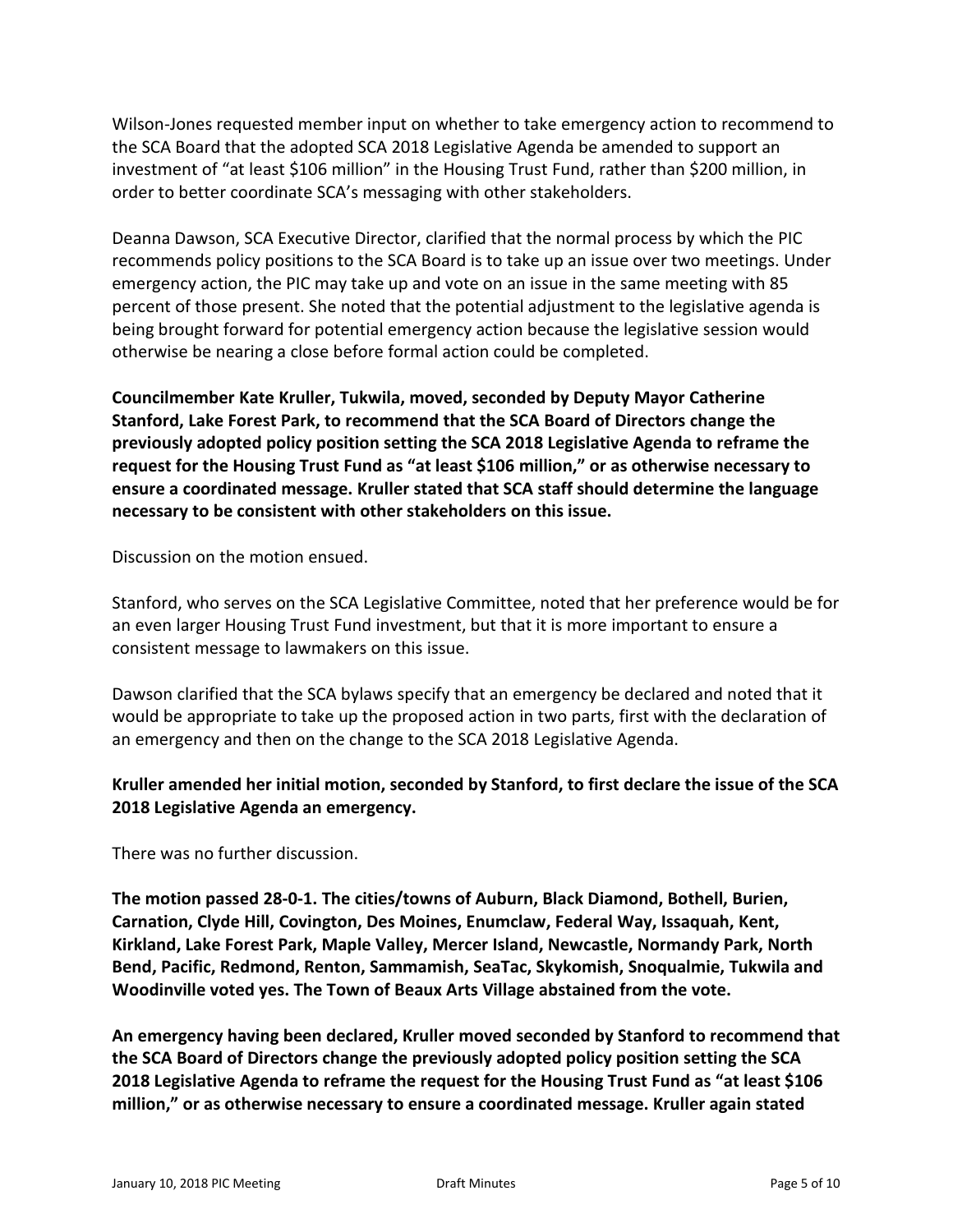## **that SCA staff should determine the language necessary to be consistent with other stakeholders on this issue. The motion passed unanimously.**

Dawson stated that PIC feedback is also sought on the issue of condominium liability laws. Existing laws have impacted the supply of condominiums available, with developers hesitant to construct condominiums under the current statutory framework. Dawson noted that there has been discussion among SCA members recently on the issue and that several bills are anticipated to be offered this legislative session. Sen. Tana Senn is expected to sponsor a bill requiring majority approval by unit owners before litigation may be brought on behalf of a condominium owners association.

Councilmember Tola Marts, Issaquah, noted that enabling the construction of condominiums is an issue touched on in several member city legislative agendas including the City of Issaquah's and stated that he is supportive of adding this issue to the SCA 2018 Legislative Agenda. Issaquah has a moratorium related to housing, and condominium construction would address one area of the gap in the supply of housing options. People employed in professions such as law enforcement, firefighting, and teaching are often unable to afford to live in Issaquah, where a condominium has not been constructed for two decades.

Deputy Mayor Catherine Stanford, Lake Forest Park, stated that she would be supportive of adding the issue to the SCA Legislative Agenda, and noted that condominiums provide an opportunity for owners to build equity in their investment. Stanford suggested adding general language to the SCA 2018 Legislative Agenda that would also encompass other opportunities to create a variety of housing options.

Mayor Nancy Backus, Auburn, stated that she supports adding language that speaks to a broad range of tools, including condominiums. Backus noted that Realtors have been working on this issue and that while condominiums may not be an affordable option for all residents, they do provide one entry-level option for home ownership that can allow people to build equity. Backus suggested broadening the language of the SCA 2018 Legislative Agenda to make clear that the specific asks identified are not the exclusive list of options that SCA supports.

Councilmember Toby Nixon, Kirkland, stated that he agrees with Backus that the SCA 2018 Legislative Agenda should be broadened with a general statement in support of housing solutions, allowing for greater agility during the legislative session. He stated that SCA's priorities should be broad to empower representatives to respond quickly to newly emerging legislation.

Dawson requested further feedback on whether members would prefer inclusion of language directly referencing condominium legislation, referring to tools for homeownership, or more broadly speaking to enabling the creation of a range of affordable housing options.

Kruller stated she supports broader language referencing the creation of a broad spectrum of housing, noting there may be new options not previously considered that emerge during the legislative session.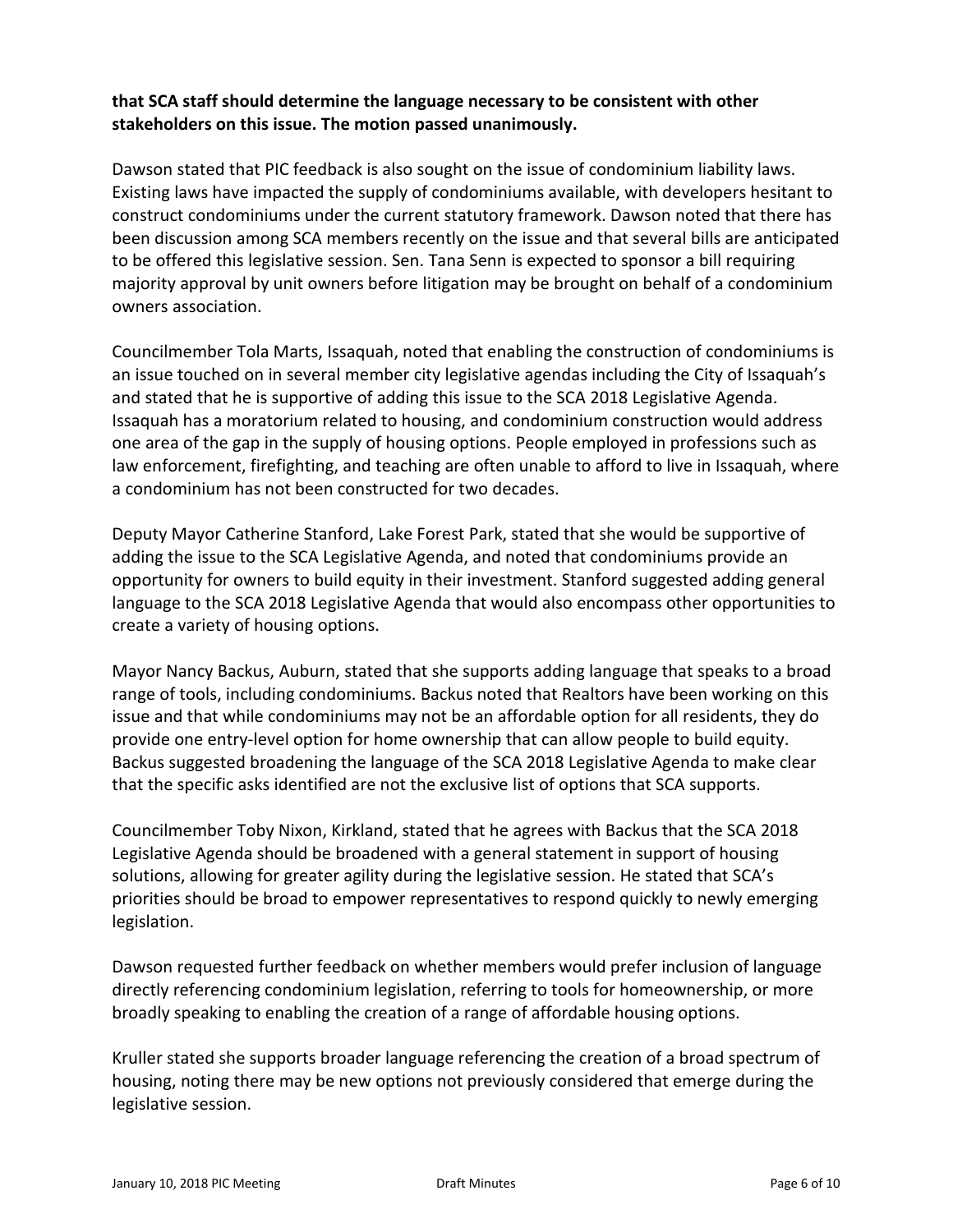Councilmember Hank Margeson, Redmond, noted that the SCA 2018 Legislative Agenda includes the language "in the following ways" under first housing bullet and that it is too limiting. He suggested broadening this preamble language to better prepare SCA to respond to emerging issues and also adding an additional sub-bullet speaking to the creation of a range of affordable housing options.

Councilmember Benson Wong, Mercer Island, stated that he supports broadening the language. Condominiums have not been developed in Mercer Island for many years. Condominiums could address a gap in the market for those residents who wish to sell their houses to downsize and want to stay in the community.

Marts stated that he supports addition of broad language referencing a range of housing options or homeownership more specifically, with a preference for the latter.

Councilmember Anthony Wright, Enumclaw, stated he supports a language change and that there is currently a mismatch in Enumclaw between the price of housing and the median income and needs of senior residents. He noted that more options are needed to ensure that people who work in the city have affordable options for living there.

Stanford noted that the SCA 2018 Legislative Agenda speaks generally to affordable housing, rather than homeownership. She suggested that language referencing a range of affordable housing options would be inclusive of homeownership and would be more in line with the intent of the existing language.

Dawson summarized the feedback received from the PIC, noting that she had heard support for recommending to the SCA Board the inclusion of broad language supporting options for creating a range of more affordable housing.

Margeson noted that the prior emergency declared by the PIC applied generally to the SCA 2018 Legislative Agenda and would apply to further revisions proposed by the PIC.

**Margeson moved, seconded by Backus, to recommend that the SCA Board of Directors change the previously adopted policy position setting the SCA 2018 Legislative Agenda to broaden the language under the priority related to addressing the housing and affordability crisis. The motion passed unanimously.**

Dawson reported on legislation under development that would impact the way emergency medical services levies are placed on the ballot. Currently, cities with a population over 50,000 must affirmatively agree to place a levy on the ballot. There has been discussion about whether state law should be amended to adjust this. Lobbyists report that firefighters are working on a bill that would reduce the threshold required to place a levy on the ballot to 60 percent of fire service providers, including non-cities. Dawson suggested cities continue to monitor this issue.

-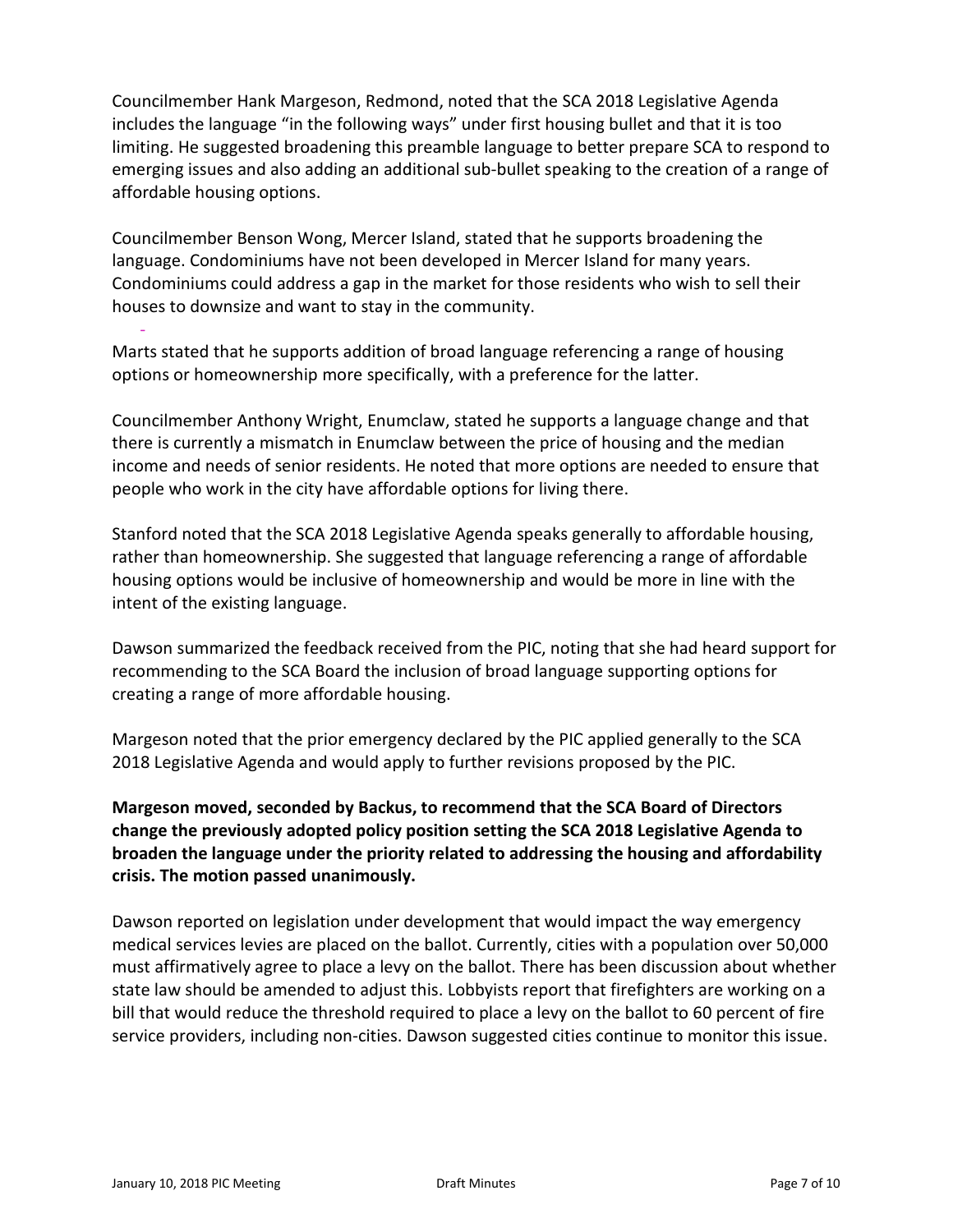# **10. Future Levies and Ballot Measures in King County**

Brian Parry, SCA Senior Policy Analyst, reported on upcoming levies and ballot measures in King County. He noted that many local school districts are seeking approval of levies in the February 2018 special election.

Councilmember Janie Edelman, Black Diamond, said that residents would be voting on a recall election in Black Diamond during the February 13, 2018 special election.

Councilmember Ross Loudenback, North Bend, asked if it was known when the county was planning to move forward with a tax proposal as part of the Land Conservation Initiative. He also encouraged cities to review the potential impact of the Land Conservation Initiative on their buildable land supply. Parry said that the Land Conservation Initiative Advisory Group's final report was completed in December, but that a decision about when or whether to move forward with a tax proposal has not been made. He said the Advisory Group's preferred option is to fund land conservation through an increase of the Conservation Futures property tax to 6.25 cents per \$1,000 of assessed value from its current rate of just over four cents per \$1,000 of assessed value. He noted that the Advisory Group report included some information on the impact of the proposal on buildable land supply at a very high level.

Councilmember Hank Margeson encouraged cities to contact the county directly for more information about properties prioritized for conservation under the initiative.

#### **11. Potential Upcoming SCA Issues**

Deanna Dawson, SCA Executive Director, reported that that this is a recurring monthly agenda item providing a list of potential issues that SCA will track and may bring back at a later time. The Voting Rights Act was discussed at the pre-PIC workshop. Dawson mentioned that additional topics of interest for pre-PIC workshops include social media policies and practices and juvenile justice. She also noted that SCA will be hosting a training with Ann Macfarlane of Jurassic Parliament in 2018, and sought feedback on areas of focus. Members agreed that a focus on training for newly elected officials would be appreciated in 2018.

Councilmember Toby Nixon, Kirkland, said that Kirkland is discussing autonomous vehicles and suggested this as a potential pre-PIC workshop topic. Councilmember Anthony Wright, Enumclaw, suggested a topic on cities' ability to maintain pools and other facilities. Other cities noted similar challenges, particularly with "Forward Thrust" facilities transferred from the County to cities. Some cities reported success in creating park districts to maintain facilities. Councilmember Catherine Stanford, Lake Forest Park, asked that metropolitan park districts be added to the list of potential issues for workshops in 2018.

#### **12. Upcoming Events**

Chair Prince reported that the next PIC meeting will be held on February 14, 2018 from 7:00 PM to 9:00 PM at Renton City Hall with a pre-PIC workshop at 6:00 PM.

The SCA Networking Dinner will be held on January 17, 2018 at 5:30 PM at the Renton Pavilion Event Center, featuring King County Executive Dow Constantine as the guest speaker.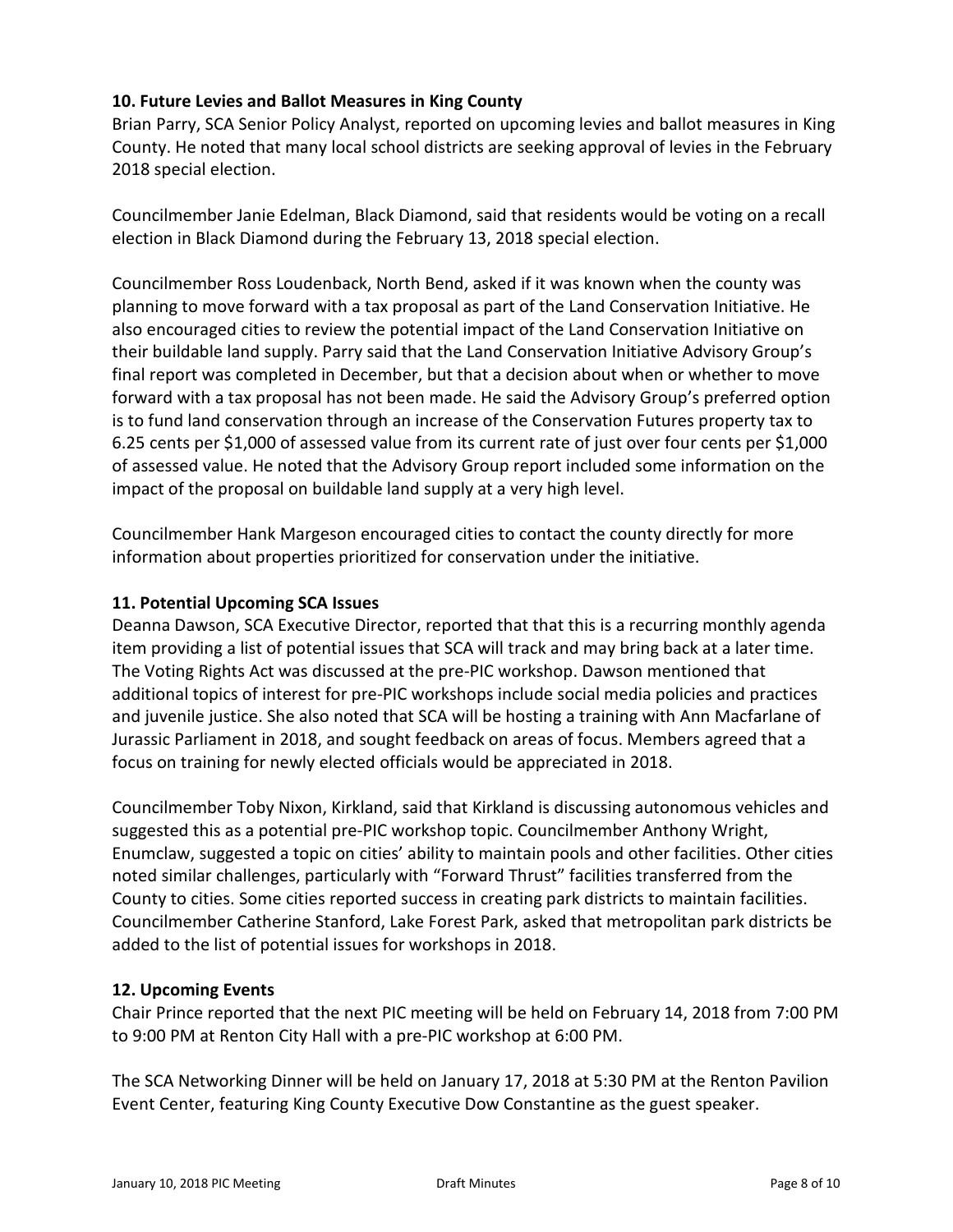There will be an orientation for all SCA committee appointments on February 7, 2018 at SeaTac City Hall.

Dawson added that the SCA orientation for newly elected officials will immediately follow the training being held by PSRC on January 31, 2018.

Chair Prince asked for volunteers for the February Did You Know. Councilmember Benson Wong, Mercer Island, volunteered.

#### **13. For the Good of the Order**

Chair Prince asked if any member wished to offer further comments.

Mayor Nancy Backus, Auburn, thanked surrounding jurisdictions for their response during a recent fire in Auburn. She also thanked the call receivers and dispatchers for all of their assistance.

Councilmember Hank Margeson, Redmond, asked for additional volunteers for the annual Count Us In event on January 26 in the early morning hours. Wilson-Jones noted that additional volunteers are still needed outside the City of Seattle [\(link to volunteer\)](http://allhomekc.org/king-county-point-in-time-pit-count/#participate-in-the-count).

#### **14. Adjourn**

The meeting was adjourned at 9:01 PM.